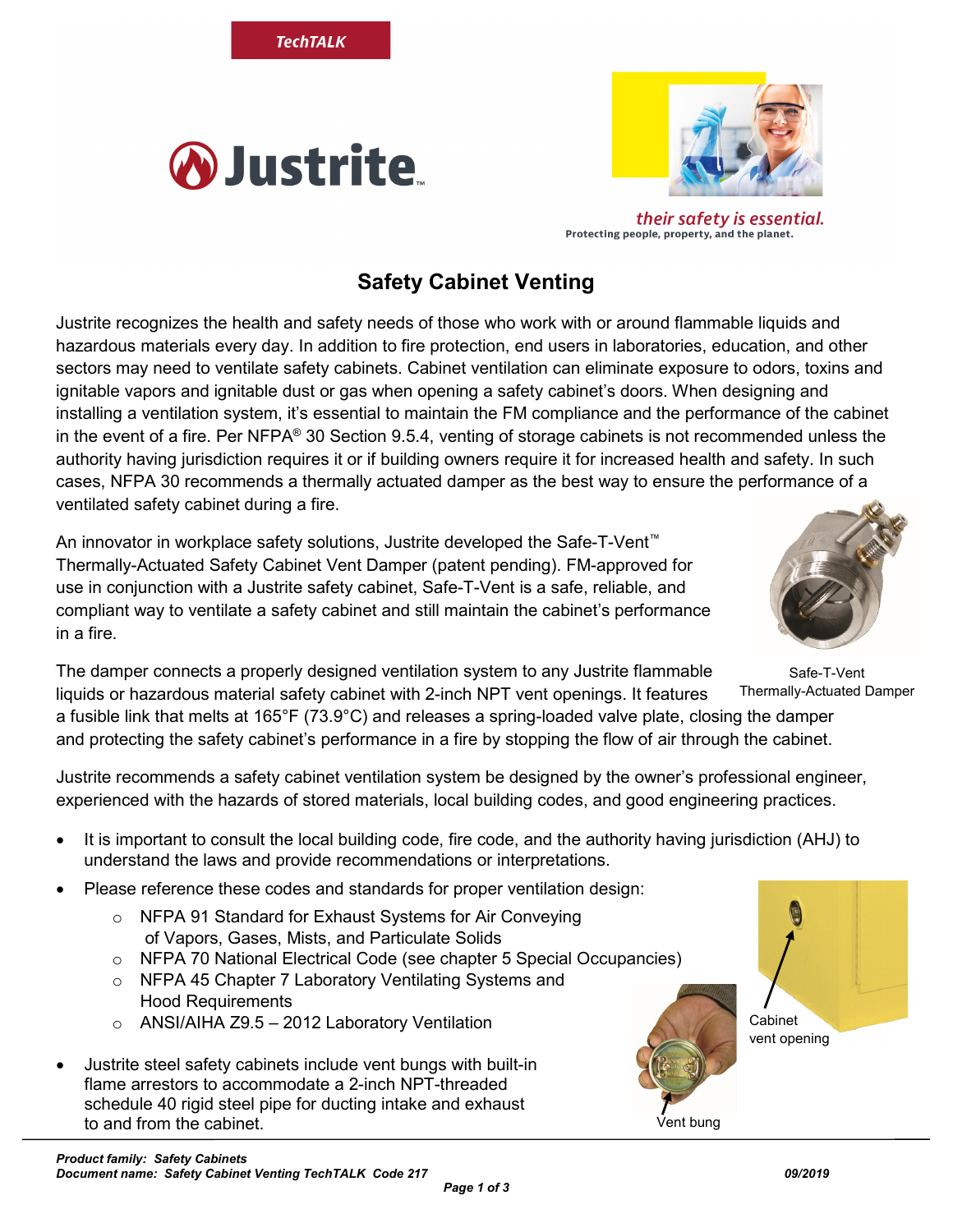

- The recommended ducting is 2-inch schedule 40 pipe in black steel, galvanized steel, or stainless-steel materials based on the corrosion resistance needed. These electrically conductive choices are important when the stored materials require grounding for proper management of static.
- Chemical-resistant plastic pipes are not recommended because of limited pressure ratings, temperature and UV resistance, and combustibility.
- Planning/design should consider the possibility of ignition of vapors, gases, or dust within the vent pipes.
- Mechanical exhaust ventilation is preferred and should comply with NFPA 91.
- Manifolding the venting of multiple safety cabinets should be avoided.
- Blowers in the ventilation system should be specified as safe to handle vapors of the materials stored. Explosion-proof and corrosion-resistant blowers would be required for flammable/combustible liquids and many hazardous materials (see NFPA 70 Chapter 5).
- Venting ducts and blowers should be installed to evacuate vapors from the cabinet using negative pressure (suction) to avoid dispersing vapors into the room. Blowers should shut down in a fire, to avoid drawing hot air and flames into the cabinet (see NFPA 91 2015 Section 4.2.14.1 and 4.2.14.2).
- Since most flammable vapors are heavier than air, draw exhaust from the bottom bung and provide fresh air through the top bung.
- Install the Safe-T-Vent as close to the safety cabinet's vent openings as possible with the fusible link facing towards the front of the cabinet. Male/female elbows can be used to save space.

Distributed by: Safety Emporium PO Box 1003 Blackwood, NJ 08012 Ph: (866) 326-5412 toll-free Fax: (856) 553-6154 esupport@safetyemporium.com www. safetyemporium.com